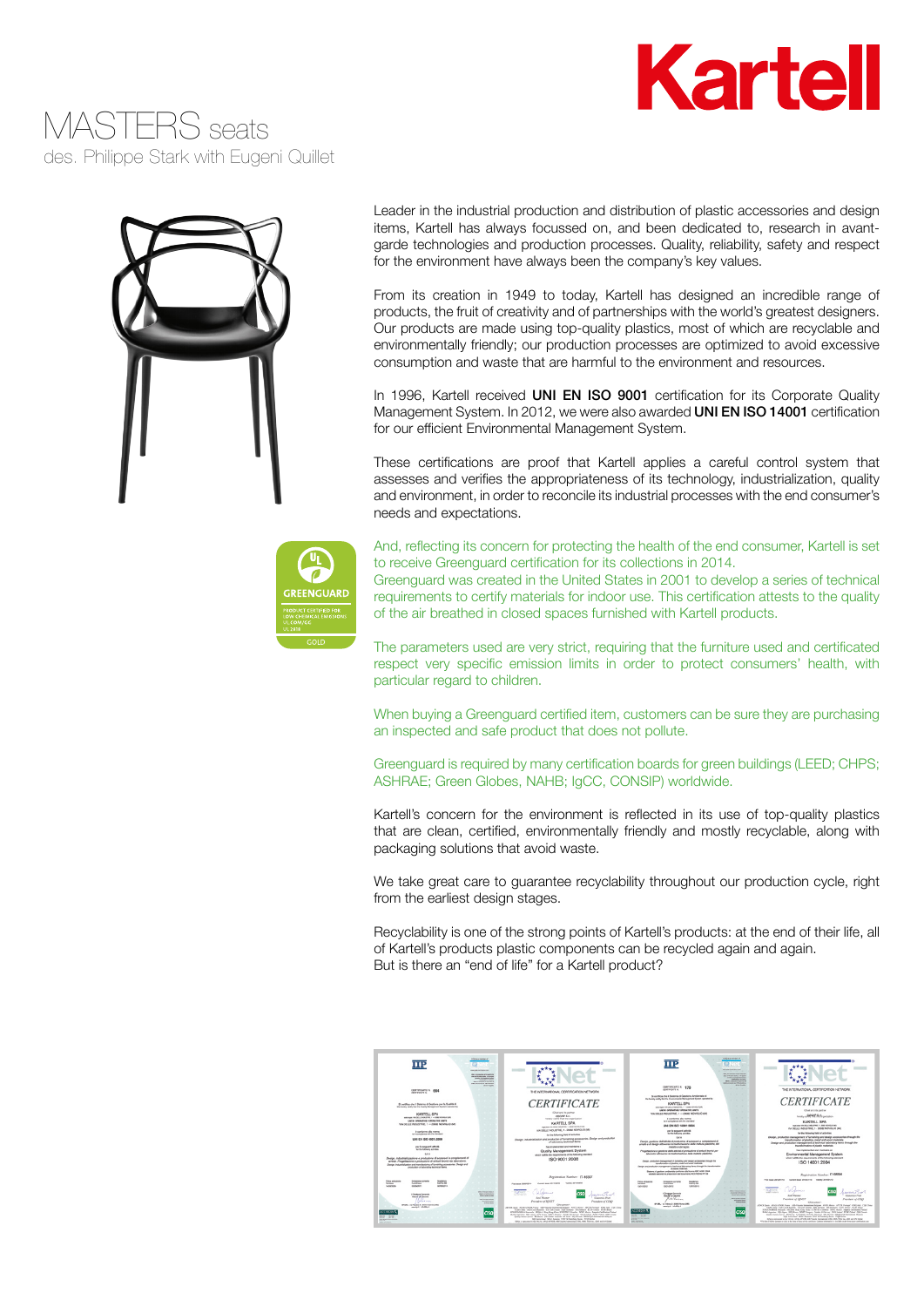### OLYPROPYLENE AND POLYETHYLENE

Polypropylene and polyethylene are thermoplastic polymers belonging to the polyolefins family: these are plastics made of hydrocarbons with a high molecular weight that include Linear Density Polyethylene (LDPE), Low Density Polyethylene (LDPE) and High Density Polyethylene (HDPE), Polypropylene (PP), as well as Polymethylpentene (PMP or TPX).

The family of polyolefins has high mechanical resistance, are non-toxic and noncontaminant; they are also the only plastics lighter than water and easily resist exposure to most chemicals.

They are easy to colour and easier to modify to create specific alloys, combined with minerals like talc, based on the product's requirements.

Polypropylene (PP) is a lightweight, translucent and strong material.

It has excellent chemical (at ambient temperature it cannot be dissolved by any solvent) and mechanical resistance.

It is weather resistant, so it can be us

ed to make products for outdoor use.

The material's performance and physical appearance, hot and pasty, make propylene particularly well suited to manufacturing chairs.

Polyethylene (PE) is a chemically inert plastic.

No substances have been found that can dissolve PE at ambient temperature; when in contact with extremely aggressive solvents, it softens or swells, but these effects are generally reversible.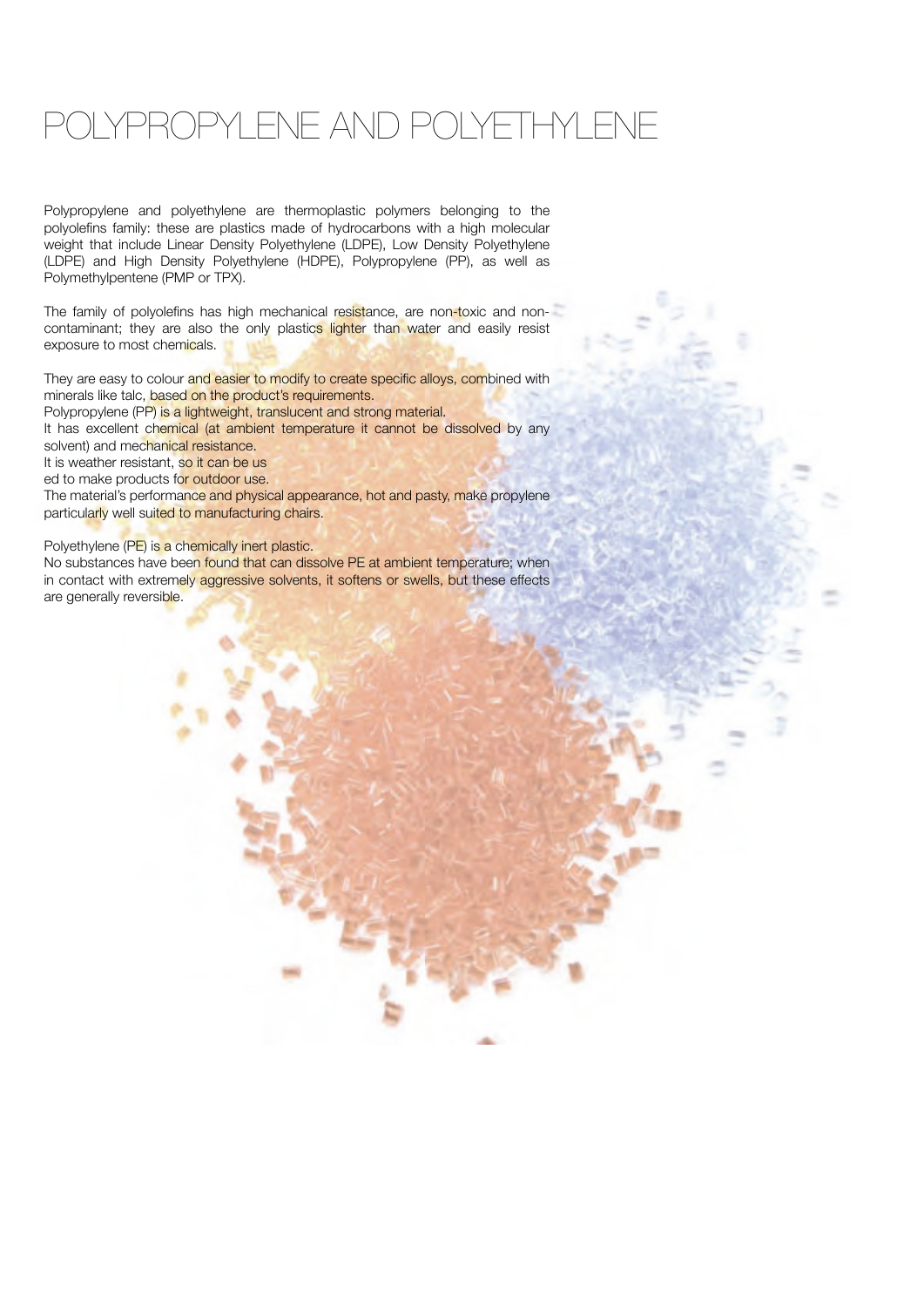## UNI TECHNICAL STANDARDS

Reliability test results conducted and available

| Reference technical standards | <b>Test reference</b>                                         | <b>Reached level</b>    |
|-------------------------------|---------------------------------------------------------------|-------------------------|
| EN 15373:2007                 | General safety requirements<br>paragraph 5.1<br>paragraph 5.2 | Conform                 |
|                               | Attachment A par. A.2                                         | Maximum level: level 3° |
| EN 1728:2000                  | Static load on the back of the seat<br>paragraph 6.2.1        | Maximum level: level 3° |
|                               | Static load on the front edge of the seat<br>paragraph 6.2.2  | Maximum level: level 3° |
|                               | Static horizontal load on the arms<br>paragraph 6.5           | Maximum level: level 3° |
|                               | Static vertical load on the arms<br>paragraph 6.6             | Maximum level: level 3° |
|                               | Fatigue strength of the seat/back<br>paragraph 6.7            | Maximum level: level 3° |
|                               | Ear and tear on the front part of the seat<br>paragraph 6.8   | Maximum level: level 3° |
|                               | Fatigue strength of the arms<br>paragraph 6.10                | Maximum level: level 3° |
|                               | Static load on front legs<br>paragraph 6.12                   | Maximum level: level 3° |
|                               | Static load on side legs<br>paragraph 6.13                    | Maximum level: level 3° |
|                               | Resistance of the seat to blows<br>paragraph 6.15             | Maximum level: level 3° |
|                               | Resistance of the back to blows<br>paragraph 6.16             | Maximum level: level 3° |
|                               | Resistance of the arms to blows<br>paragraph 6.17             | Maximum level: level 3° |
| EN 1022:2005                  | Stability                                                     | Conform                 |

| Level | Suggested use                                                     |  |
|-------|-------------------------------------------------------------------|--|
|       | Heavy domestic, use Light collective use                          |  |
|       | Collective use: public areas, waiting rooms, restaurants, offices |  |
|       | Heavy collective use: schools, prisons, hospitals                 |  |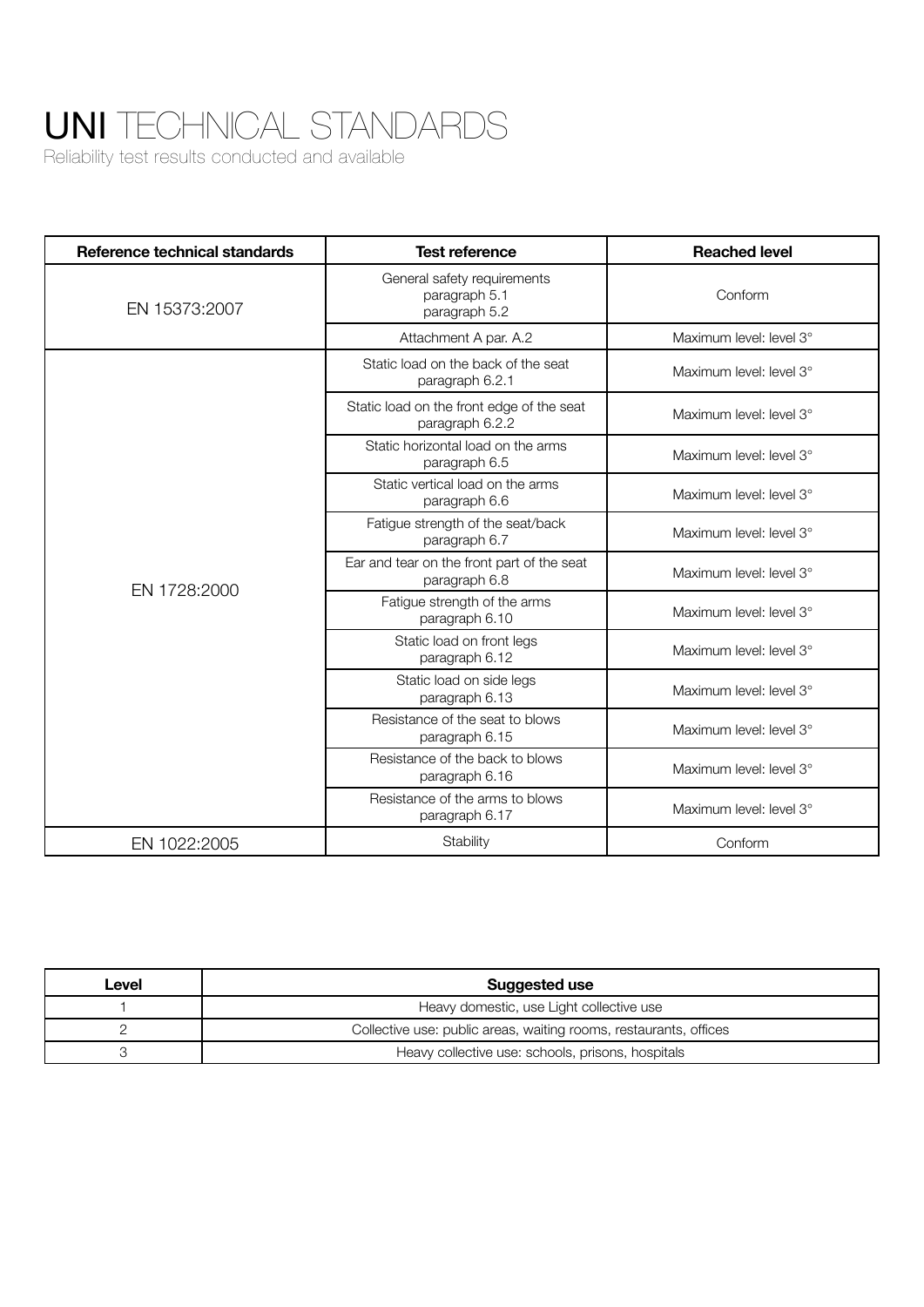### PRODUCT RECYCLABILITY AND REUSE

The very high quality of the materials used by Kartell for production gives its products a very long life. But what happens at the end of a Kartell product's life cycle?

The materials used to manufacture this product are 100% recyclable, based on generally applied criteria at the local level (recycling bins or recycling centres). In this way, Kartell products can be reused to manufacture other objects. This transformation can potentially be repeated indefinitely.

#### Care

To care for your Kartell products, protecting their original characteristics, you just need to keep a few simple things in mind for each individual type of material. Plastics

When cleaning plastic surfaces, use a damp, soft cloth with neutral liquid soap or cleanser, preferably diluted. Do not use ethyl alcohol or cleansers containing even the slightest amount of acetone, trichlorethylene, ammonia or solvents as these substances will permanently damage the plastic. In addition to the corrosive substances listed above, avoid abrasive substances, including powdered cleansers, abrasive creams and cleaning tools with coarse surfaces, such as steel wool or rough sponges.

#### Packaging

All of this product's packaging—cardboard, plastic wrap, paper—is 100% recyclable, based on generally applied criteria at the local level (recycling bins or recycling centres). This is the best way you can contribute to environmental sustainability: avoid waste and avoid "littering" the environment with excessive waste.